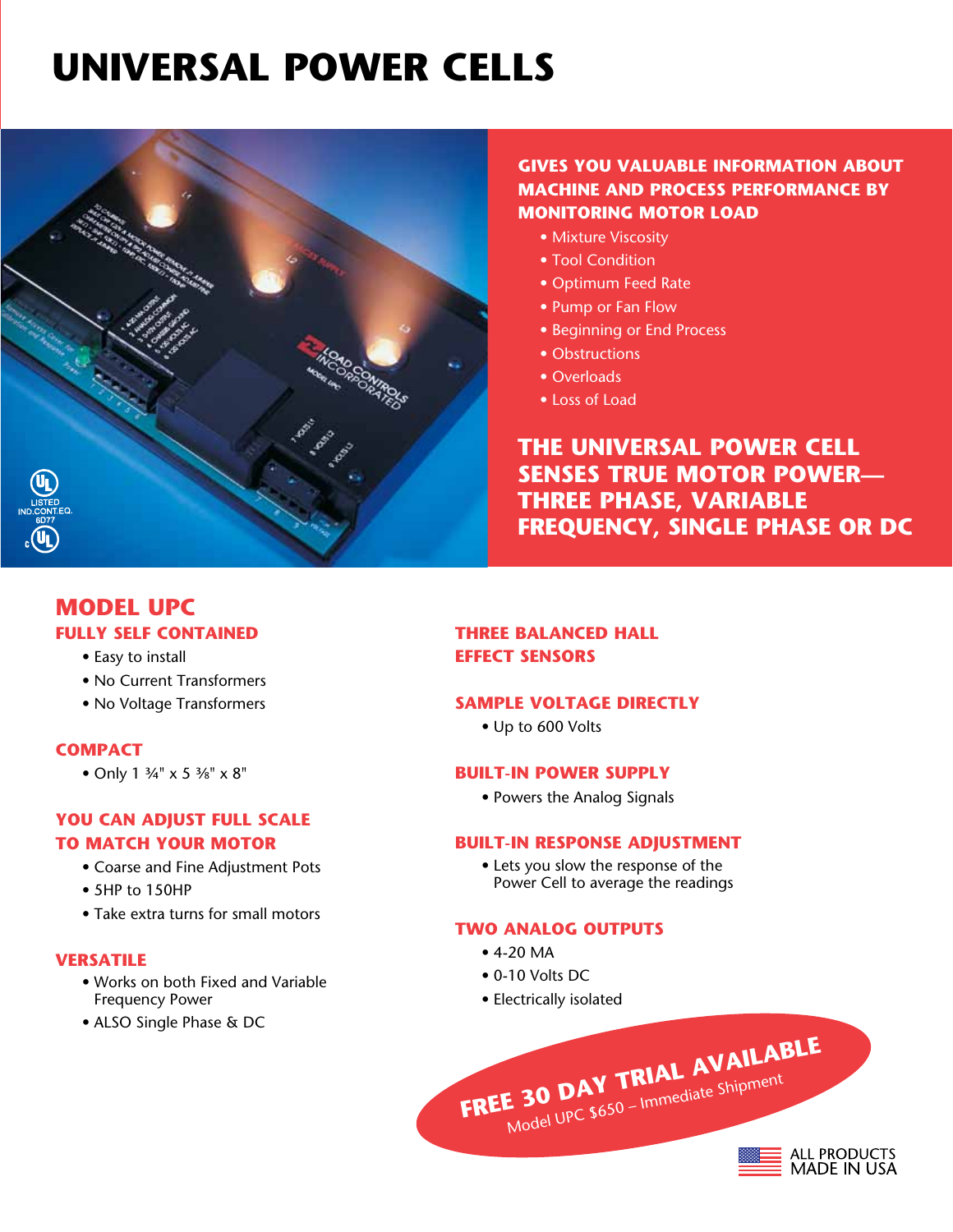## **SPECIAL PURPOSE UNIVERSAL POWER CELLS**



## **UPC-230 230 Volt Power Supply Input**

## **UPC-FR Fast Response Universal Power Cell**

- 0.050 Second Response Time
- Ideal for Machine Tool Monitoring
- Also used together with "V" Series Load Controls

## **UPC-LB Larger Holes**

- For wires up to 0.9" (23 mm) diameter
- Nearly 50% more area than a standard UPC

## **UPC-KWH Energy Measuring Universal Power Cell**

- Accumulates Kilowatt Hours, Kilowatt Minutes, Kilowatt Seconds
- Accumulates total power into the mixing process for consistent batches.
- Accumulates power—indicative of throughput.

Field Scalable - 3 to 100 KW Pulse - Dry contact Analog Output - 0-10 Volts

The UPC-KWH measures true power (KW) and momentarily pulses a relay contact every KWH, KWM, or KWS which is selectable. The pulse can signal a computer, meter or counter for power totalizing. An analog 0-10 Volt output reflects the instantaneous power and can input a meter or computer directly.

For Meters See -

- DM-100 Digital Load Meter
- KWH-3 Energy Meter

**UPC-LB**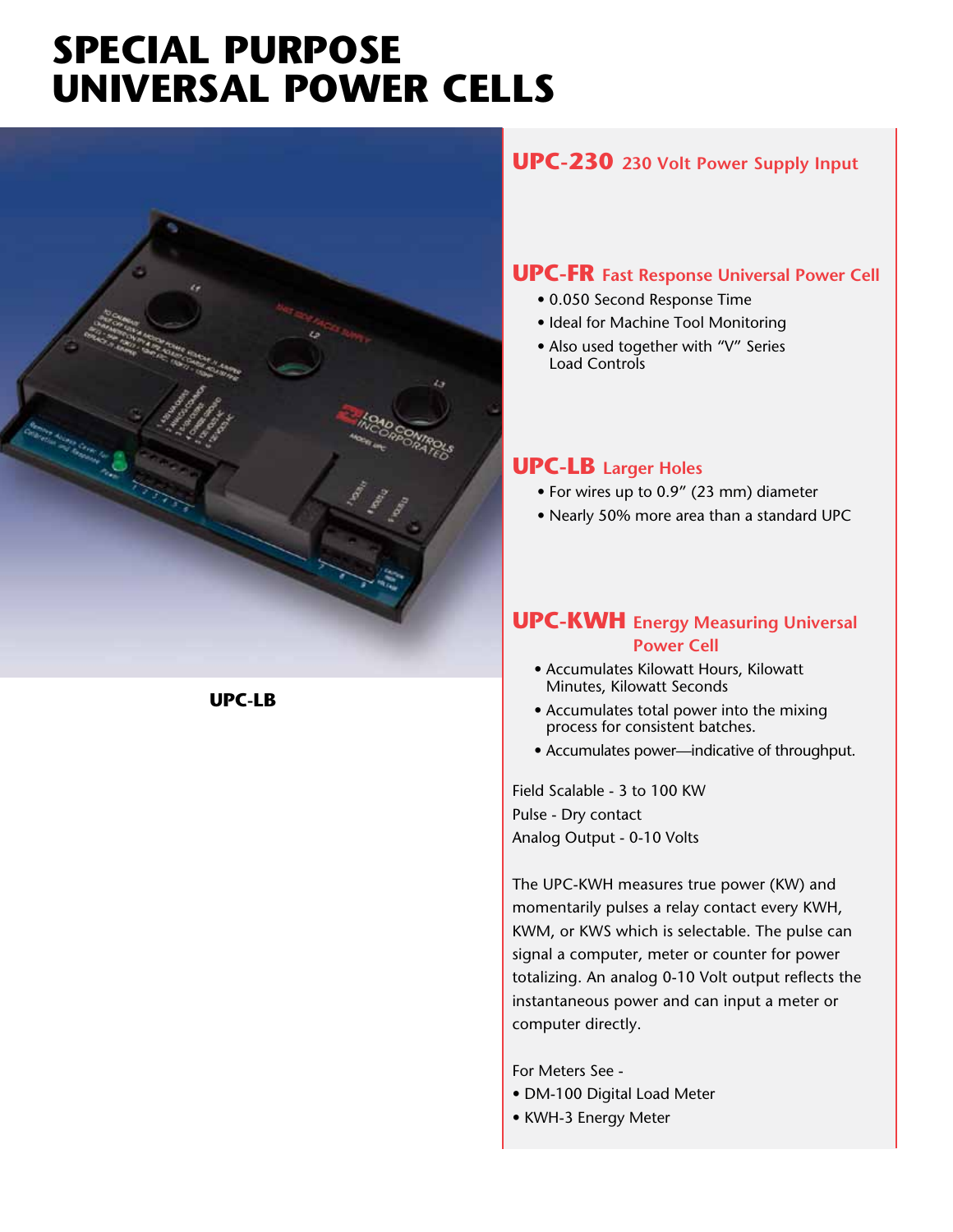# **typical installation–upc**

The Universal Power Cell is a Motor Load Sensor that monitors power (HP or KW). It works on both fixed and variable frequency power and has two analog outputs. It also works on single phase, DC, and brushless DC. The Universal Power Cell has Three Balanced Hall Effect Sensors, each with a flux concentrator. Each phase passes through a window. A voltage sample for each phase is also taken. The Hall Effect Semiconductor does a vector multiplication of the current flow and voltage which also calculates the power factor. The output is proportional to power (HP or KW).

#### **INPUT CONNECTIONS**

Pass each of the phases through the L1, L2, L3 holes in the Cell. Be certain direction is correct. The Terminal side of the Cell faces the supply. Provide voltage sample for each phase. When a Variable Frequency Drive is being used, locate the Power Cell on the output side of the drive. Take the voltage samples on the output side also.

L1 Volts to Terminal 7 L2 Volts to Terminal 8 L3 Volts to Terminal 9

## **ANALOG OUTPUTS**

The Analog Output is powered by the Power Cell.

| 4-20 Milliamp |
|---------------|
| 0-10 Volts DC |
| Analog Commor |

Terminal 1 Terminal 3 n **Terminal 2** 

## **120 VOLT SUPPLY**

Terminals 5 and 6

## **GROUND**

Terminal 4

## **TO ADJUST FULL SCALE**

The Full Scale can be adjusted to match your motor with the Coarse and Fine Pots located under the Access Cover. Put your Ohm meter on the test points.

## **Convenient Scaling**

5K Ohm = 5HP (This is the minimum setting)  $10K$  Ohm =  $10HP$ Etc. 150K Ohm = 150HP (This is the maximum setting) (KW=HP x .746)

## **Why Monitor Power Instead of Just Amps?**





#### **FOR SMALL MOTORS**

Reduce the capacity by taking additional "Turns" through each hole for each phase (Mount the Power Cell on Standoffs). Example: 5HP Full Scale is reduced to 1HP with 5 Turns.

#### **RESPONSE ADJUSTMENT**

In some cases, the average power signal may be more useful than instantaneous power. The Response Adjustment slows the response of the Universal Power Cell. Pot is located under Access Cover. Clockwise is fastest.